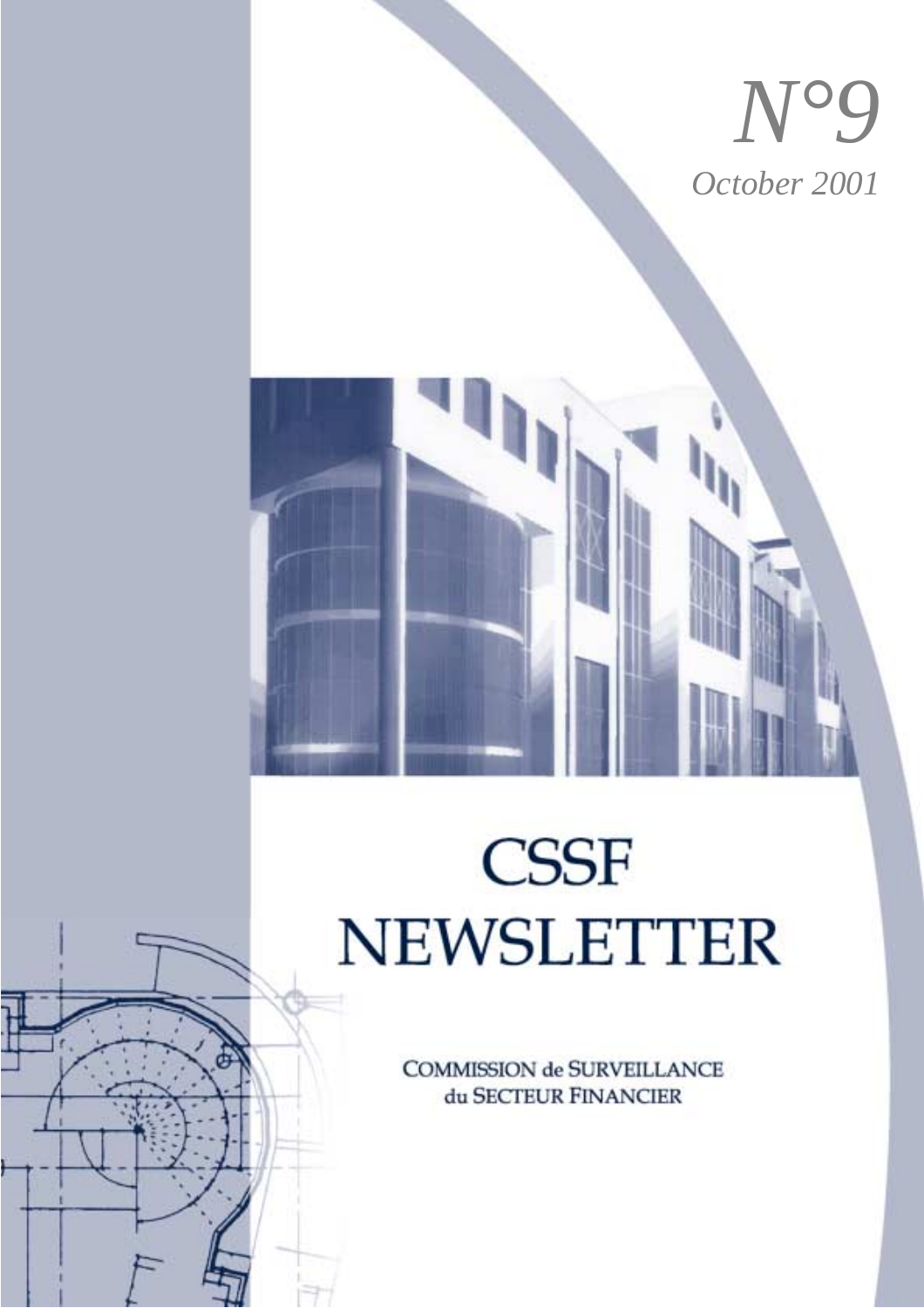

## **Undertakings for collective investment**

#### **Decrease by 3% in the UCIs' total net assets as at 31 August 2001**

The total net assets for undertakings for collective investment amounted to EUR 873.9 billion (LUF 35,252.7 billion) as at 31 August 2001 compared to EUR 900.2 billion (LUF 36,315.8 billion) as at 31 July 2001. As a result the Luxembourg undertakings for collective investment sector has decreased by 2.93% compared to the month of July 2001. This decrease reflects the downward trend of the financial markets during the month of August.

The sector is witnessing a mere 0.08% increase compared to 31 December 2000, where the total net assets amounted to EUR 874.6 billion (LUF 35,280.7 billion). Over the period of the last twelve months, the volume of net assets has decreased by 4.98%. During the month of August the net capital investment, which is defined as the total of the net issues reduced by the net adjusted repurchases taking into account the UCIs that entered into liquidation, amounted to EUR 7.0 billion (LUF 281.5 billion).



The number of undertakings for collective investment taken into consideration totals 1,892 compared to 1,876 for the previous month. 1,122 UCIs have adopted the multiple compartment structure, which represents a total of 6,622 compartments. When adding 770 UCIs with a traditional structure to the previous figure, a total of 7,392 compartments are active in the financial centre.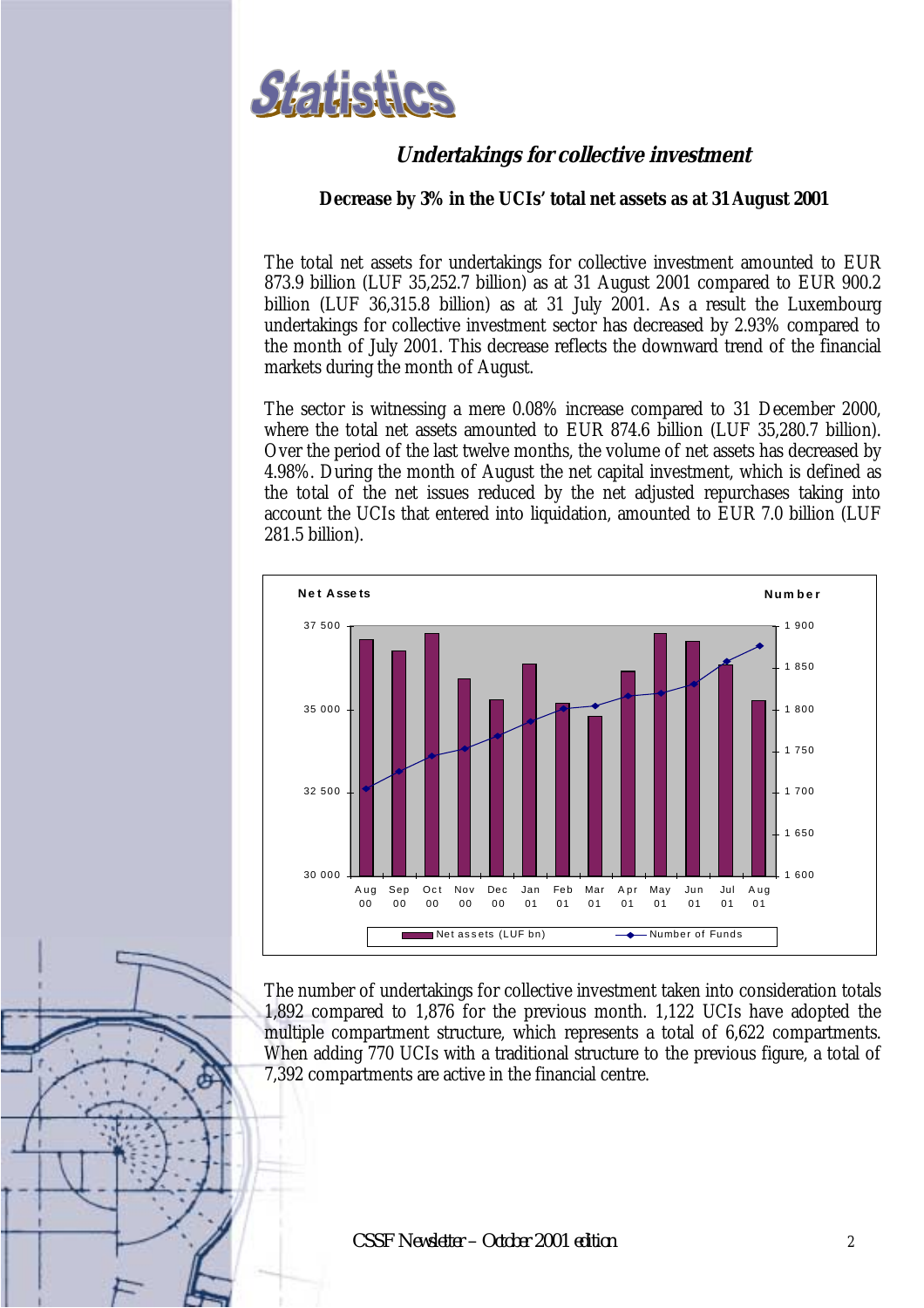

## **Banks**

#### **Banks' balance sheet total reports a 3.7% decrease for the month of August**

The balance sheet total for the banks established in Luxembourg reached EUR 671.97 billion (LUF 27,107 billion) as at 31 August 2001 compared to EUR 697.47 billion (LUF 28,136 billion) as at 31 July 2001, which is a decrease of 3.7%.

As at 1 October 2001, the number of credit institutions registered on the official list of banks added up to 196, following the withdrawal of BANK 2C on 21 September.

## **Professionals of the financial sector (PFS)**

#### **Balance sheet total of EUR 2.044 billion on the increase by 0.8%**

According to the data provided as at 31 August 2001, the balance sheet total of all the professionals of the financial sector (140 businesses active in total) adds up to EUR 2.044 billion compared to EUR 2.028 billion the previous month, which is a slight increase of 0.8%.

The net profit of the PFS reached EUR 252 million.

#### **Distribution of the professionals of the financial sector according to their status** (as at 30 September 2001)

| <b>Category</b>                              |             | <b>Number</b> |
|----------------------------------------------|-------------|---------------|
| <b>Commission agents</b>                     | <b>COM</b>  | 14            |
| <b>Financial advisors</b>                    | <b>COF</b>  | 9             |
| <b>Brokers</b>                               | <b>COU</b>  | 6             |
| Professional custodians of securities or DEP |             | 4             |
| other financial instruments                  |             |               |
| Distributors of units of investment funds    | <b>DIST</b> | 43            |
| Domiciliation agents of companies            | <b>DOM</b>  | 29            |
| Private portfolio managers                   | GF          | 53            |
| <b>Underwriters</b>                          | PF          | 4             |
| Professionals acting for their own account   | <b>PIPC</b> | 17            |
| <b>Market makers</b>                         | TM          | $\mathbf{2}$  |
| <b>TOTAL</b> *                               |             | 142           |

\* the same establishment can appear in several categories at the same time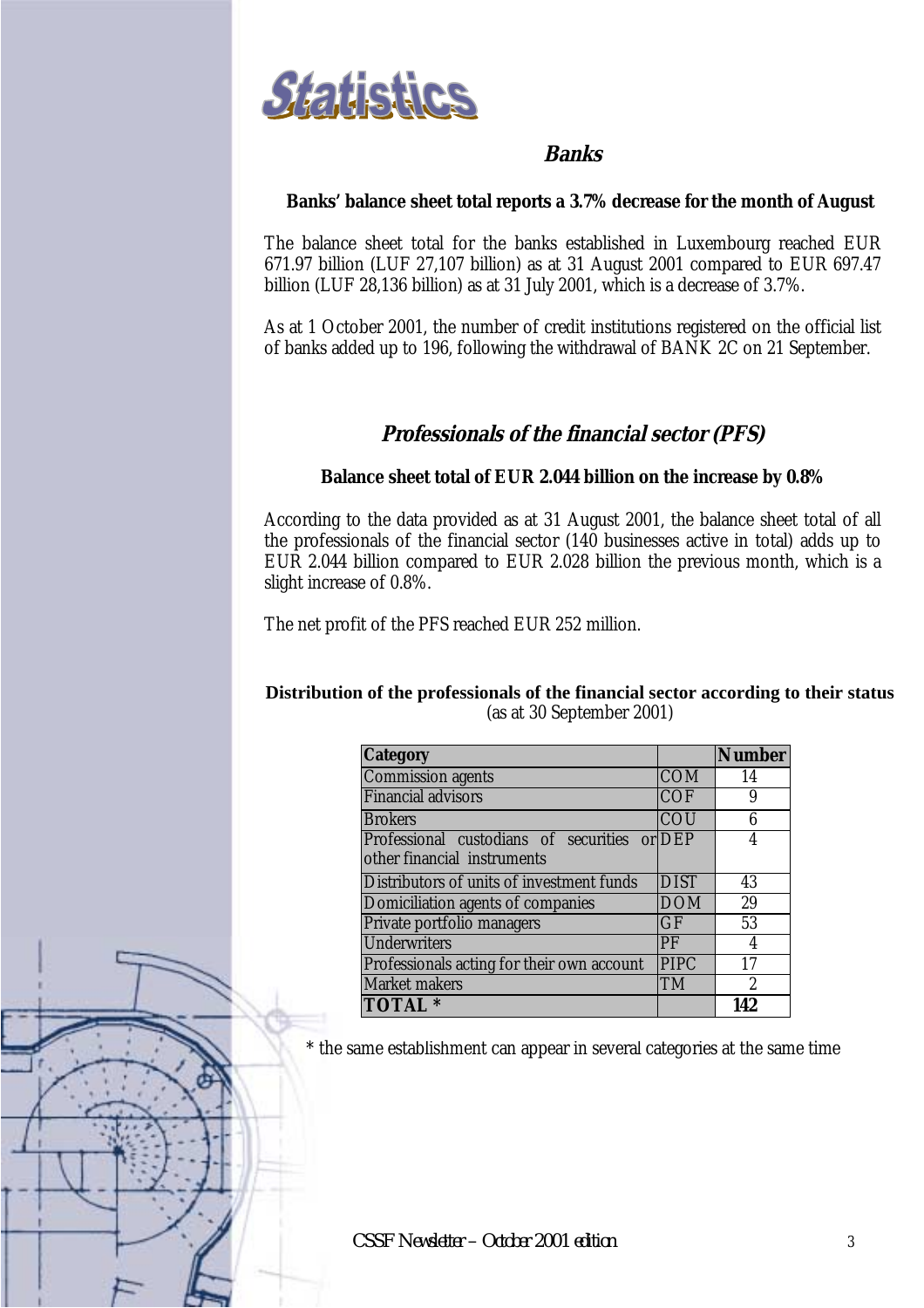

## **I. Publication in the Memorial of new laws concerning the financial sector**

#### **Law of 1 August 2001 relating to the transfer of property on a guarantee basis**

modifying and completing the law of 21 December 1994 relating to repurchase agreements contracted by credit institutions

modifying and completing the law of 5 April 1993 as amended relating to the financial sector

modifying and completing the law of 21 June 1984 relative to forward markets traded on the Luxembourg Stock Exchange and to forward markets involving a bank.

The transfer of property on a guarantee basis constitutes an interesting technique for capital mobilisation at reduced rates, which makes it today the most commonly used guarantee technique in the international financial markets. The present law aims to adapt the Luxembourg legal framework to international practice to eliminate all legal insecurity and to maintain competition on the financial centre. More specifically the law confirms the validity and opposability to third parties of transfers of property on a guarantee basis of securities in both ordinary as well as bankruptcy situations. In the latter case, the creditor will be able to realise his guarantee by means of compensation, such that it will have been conventionally settled, irrespective of any situation of support or stabilisation.

#### **Law of 1 August 2001 regarding the circulation of securities and other fungible instruments**

The law replaces the grand-ducal regulation of 17 February 1971 concerning the circulation of transferable securities. The developments occurring on the financial markets during the last decades have made its review indispensable. The law aims to reinforce the legal security in the area of conservation of transferable securities and the settlement of securities operations which constitutes one of the areas of activity giving the financial centre its strength.

The main new legal items are the following:

• the scope of the grand-ducal regulation is extended by a new definition of the securities and the custodians;

• the depositors' legal situation is reinforced by the detail of the nature of their rights;

• a relaxation of the constitution rules and the realisation of guarantees have been implemented.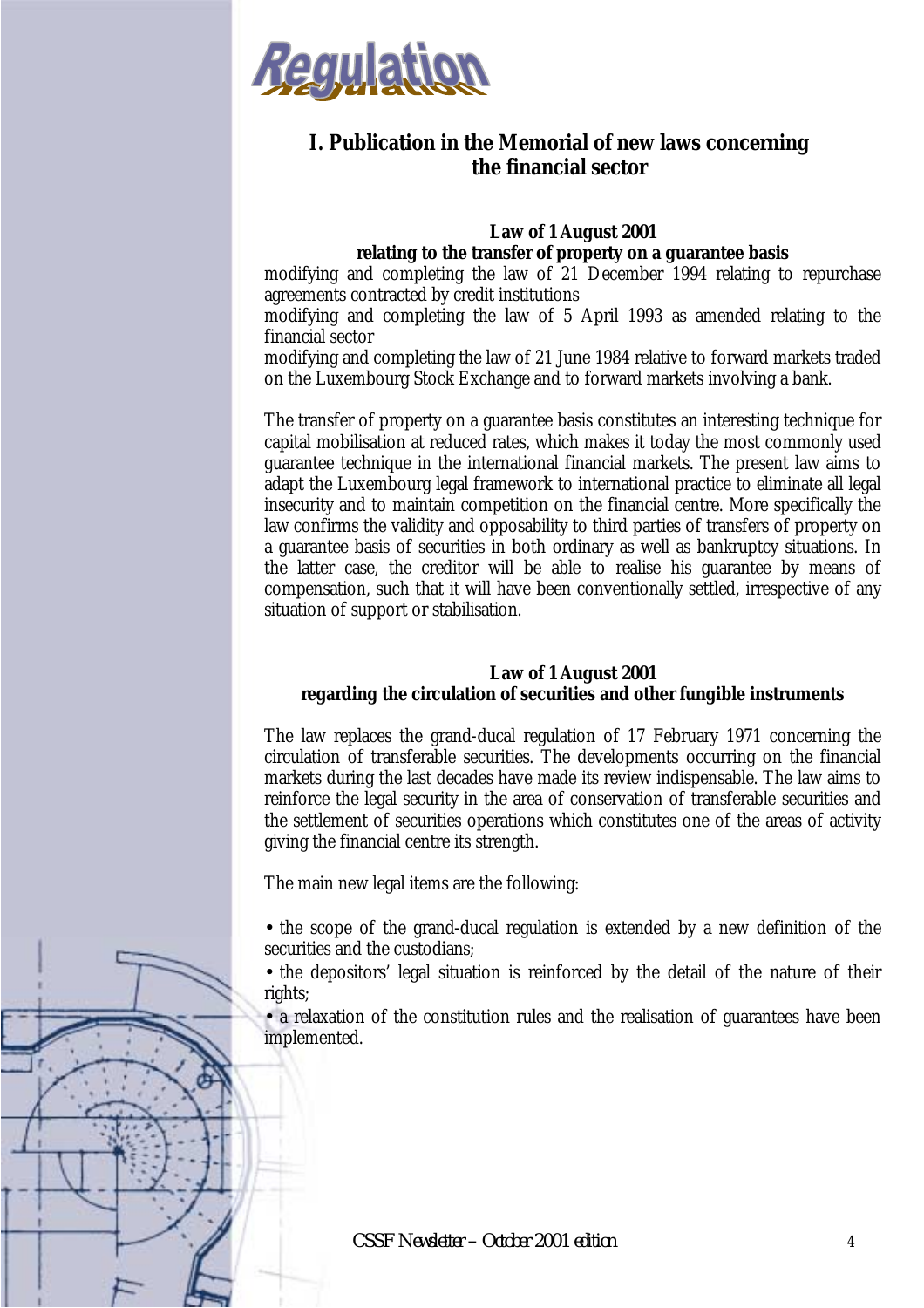

## **II. Circular letter**

### **Questionnaire on the main options considered by the credit institutions within the scope of the new regulation on the appropriateness of own funds**

On 25 September 2001, the CSSF addressed a circular letter to the credit institutions subject to Luxembourg law containing a questionnaire relating to their strategy within the scope of the new regulation on the appropriateness of own funds. The growing complexity of the new regulatory framework proposed, which has to be implemented in 2005, asks for an adequate preliminary preparation in order to take the necessary measures to guarantee a progressive transition to a new regime. It is therefore indispensable that the credit institutions develop an action plan to be able to apply the new regime of appropriateness of own funds in full conformity with the requirements to be met at the implementation date.

The circular letter is intended to round off the credit institutions' reflection on the subject of the recent developments in the field of appropriateness of own funds, as well as to inform the CSSF on the preparations undertaken by the credit institutions on this subject. A questionnaire covers the main options proposed in the second consultative document of the Basle Committee published in January 2001 («*The New Basle Capital Accord»*) with the corresponding references. The document can be accessed on the following CSSF Internet page:

([http://www.cssf.lu/docs/lettre\\_circ250901.pdf](http://www.cssf.lu/docs/lettre_circ250901.pdf) ).

# **III. CSSF Circular 01/36**

#### **Publication in the Memorial of the law of 1 August 2001 relating to the changeover to the euro on 1 January 2002 and modifying certain legislative clauses**

The circular draws the attention of the supervised establishments to new legal clauses, such as the setting of a new threshold for example, at EUR 10,000 instead of LUF 500,000 previously, setting off the identification obligation of clients other than those with whom the establishment has entered into business relations.

## **IV. CSSF Circular 01/37**

#### **Complement to the CSSF circulars 00/16, 01/31 and IML 94/112 concerning the fight against money laundering and the prevention of the use of the financial sector for money laundering activities**

The circular accounts for the developments that have taken place since the publication of the second report of the Financial Action Task Force (FATF) on money laundering in June 2001. Two countries have been added to the list, namely Grenada and the Ukraine. The situation remains alarming in Nauru and the Philippines.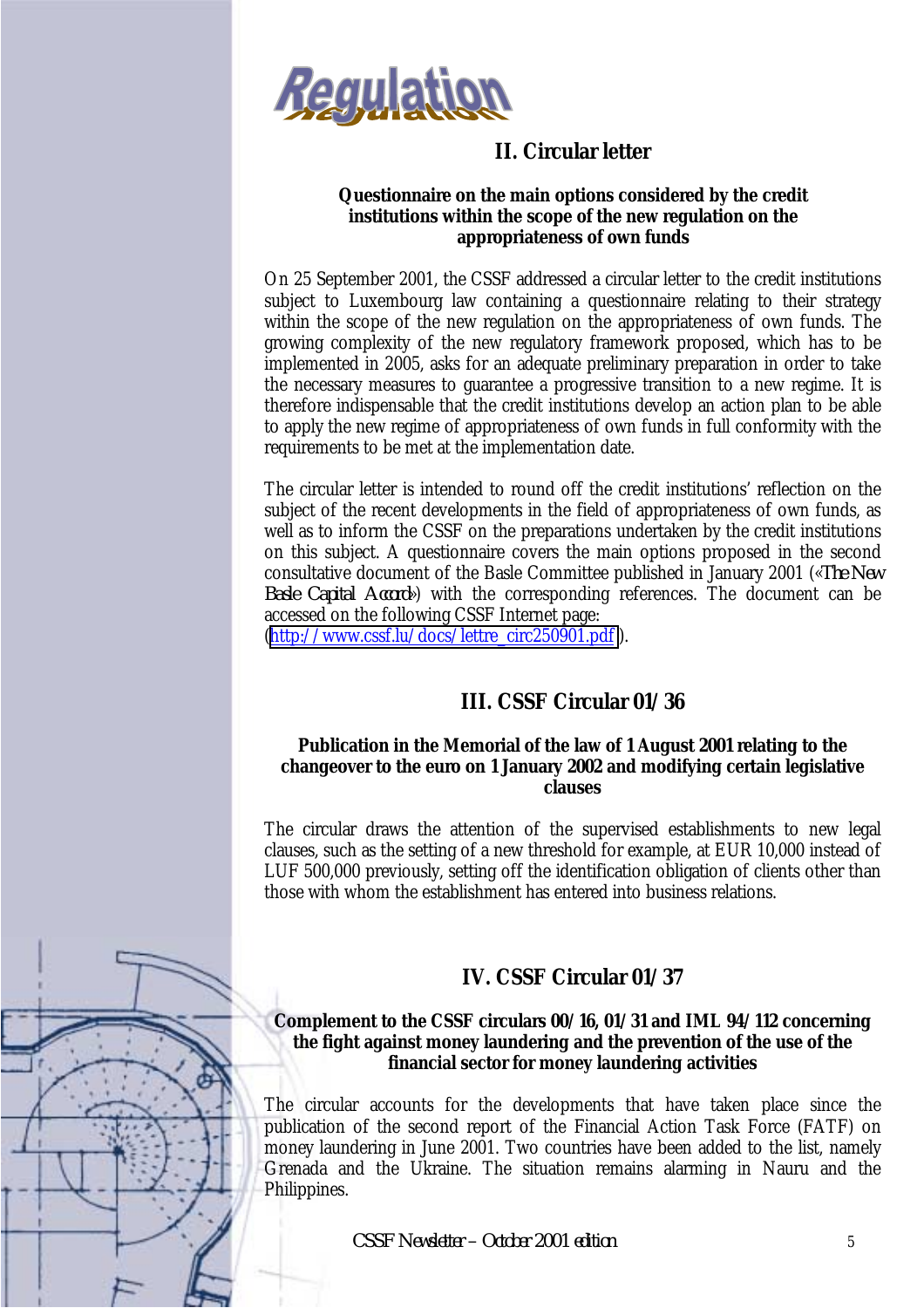

## **Constitution and first meeting of the Committee of European Securities Regulators (CESR)**

Meeting for the first time in Paris on 11 September 2001, the European controlling authorities as regards transferable securities have adopted a Charter which details the functioning modalities of the new committee, in short CESR. The charter can be consulted at the following address: http://www.europefesco.org.

Mr Arthur Docters van Leuwen, president of the Dutch authority (Securities Board of the Netherlands) has been elected president by his peers for the duration of two years.

The CESR, independent entity gathering the European controlling authorities, succeeds FESCO, from which it takes over the entire workload. The committee follows the decision of the European Commission of 6 June 2001. It constitutes one of the two entities foreseen by the Baron Alexandre Lamfalussy report in terms of regulation of the European markets of transferable securities. The members of the committee, in principle the leaders of the relevant national authorities in this field, are nominated by each member state. The European Commission delegates a representative to this committee, as well as Norway and Iceland.

Regarding its missions, the CESR:

- will work to reinforce the co-ordination between controlling authorities;
- will assist the European Commission in the preparation of proposals as regards transferable securities;
- will see to an improved application of community legislation in the member states.

#### **The CESR's consulting policy**

In line with the principles detailed in its charter and the recommendations contained in the Lamfalussy report, the CESR has published a communiqué during the month of October detailing in particular its consultation policy towards all the parties concerned, directly or indirectly, by its works. The document can be consulted at the following address: [http://www.europefesco.org.](http://www.europefesco.org/) The general objective is to achieve a greater transparency in terms of the regulation of the transferable securities markets.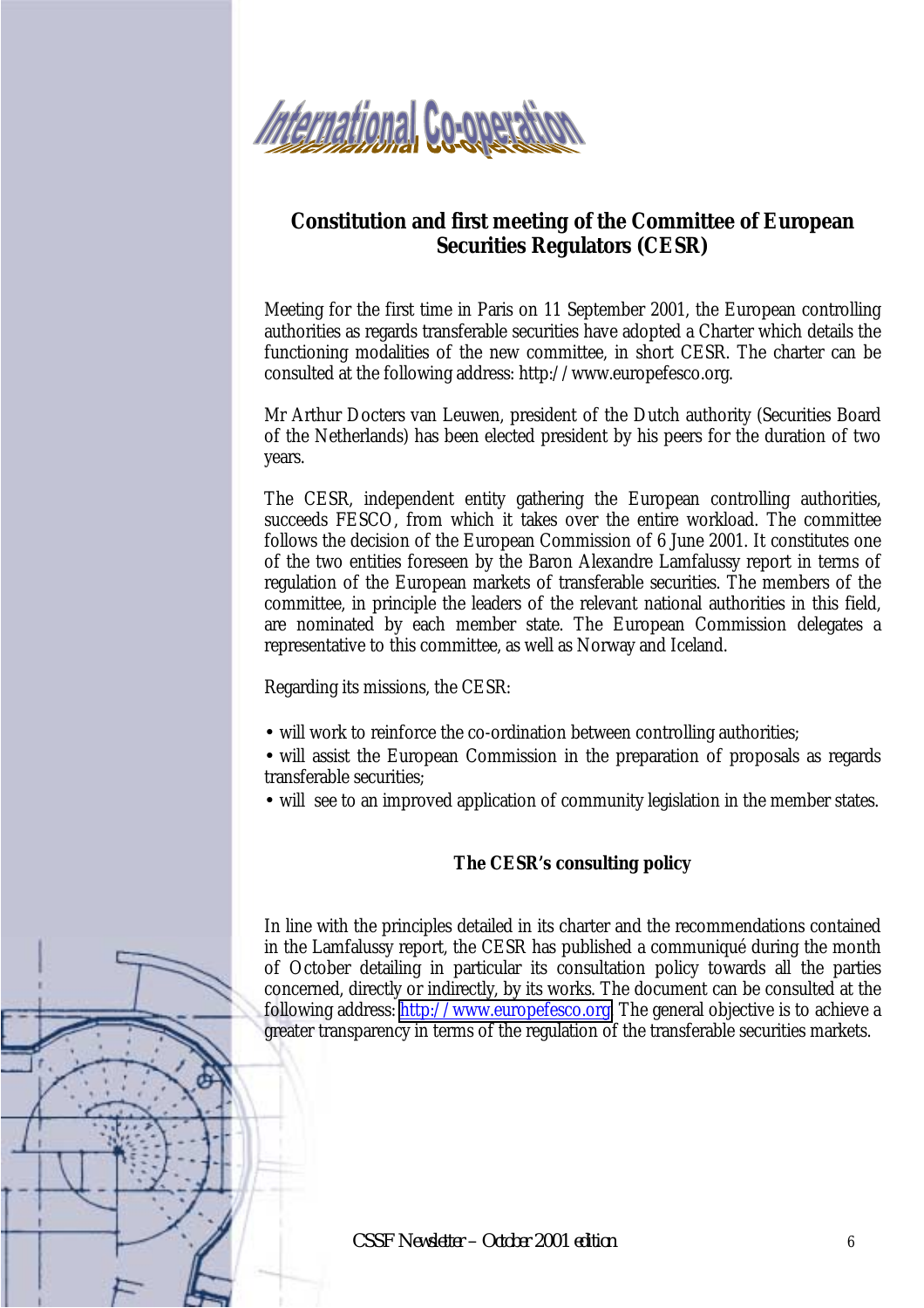

## **Meeting in Luxembourg of the Fescofin Subcommittee on Enforcement**

On 24 September 2001 the Fescofin (Standing Committee on financial reporting) Subcommittee on Enforcement (SCE), working group in charge of accounting issues met in the premises of the CSSF.

During this meeting, the members of the SCE agreed that the supervision of the IAS (International Accounting Standards) enforcement should be assigned to an independent authority. The member states of the European Union should be free to choose the relevant authority. The latter must not necessarily be the authority exercising the supervision of the financial assets markets.

## **Co-operation agreement between the CSSF and the Czech Securities Commission**

On 20 July 2001, the Czech Securities Commission and the CSSF have signed in Prague a memorandum of understanding concerning the mutual assistance in the field of regulation of activities regarding transferable securities. In particular the agreement foresees an exchange of information of a regulatory and technical character as well as a co-operation as regards inquiries on the respective markets. The agreement took effect on the day of its signature.



## **Suspension of the NAV calculation of Luxembourg funds**

Following the tragic events of 11 September 2001, the CSSF announced through a press release the provisional suspension of the calculation of a large number of net asset values of Luxembourg funds holding American securities. In light of this case of force majeure, the individual public announcement of the suspension of the NAV calculation was replaced by this communiqué.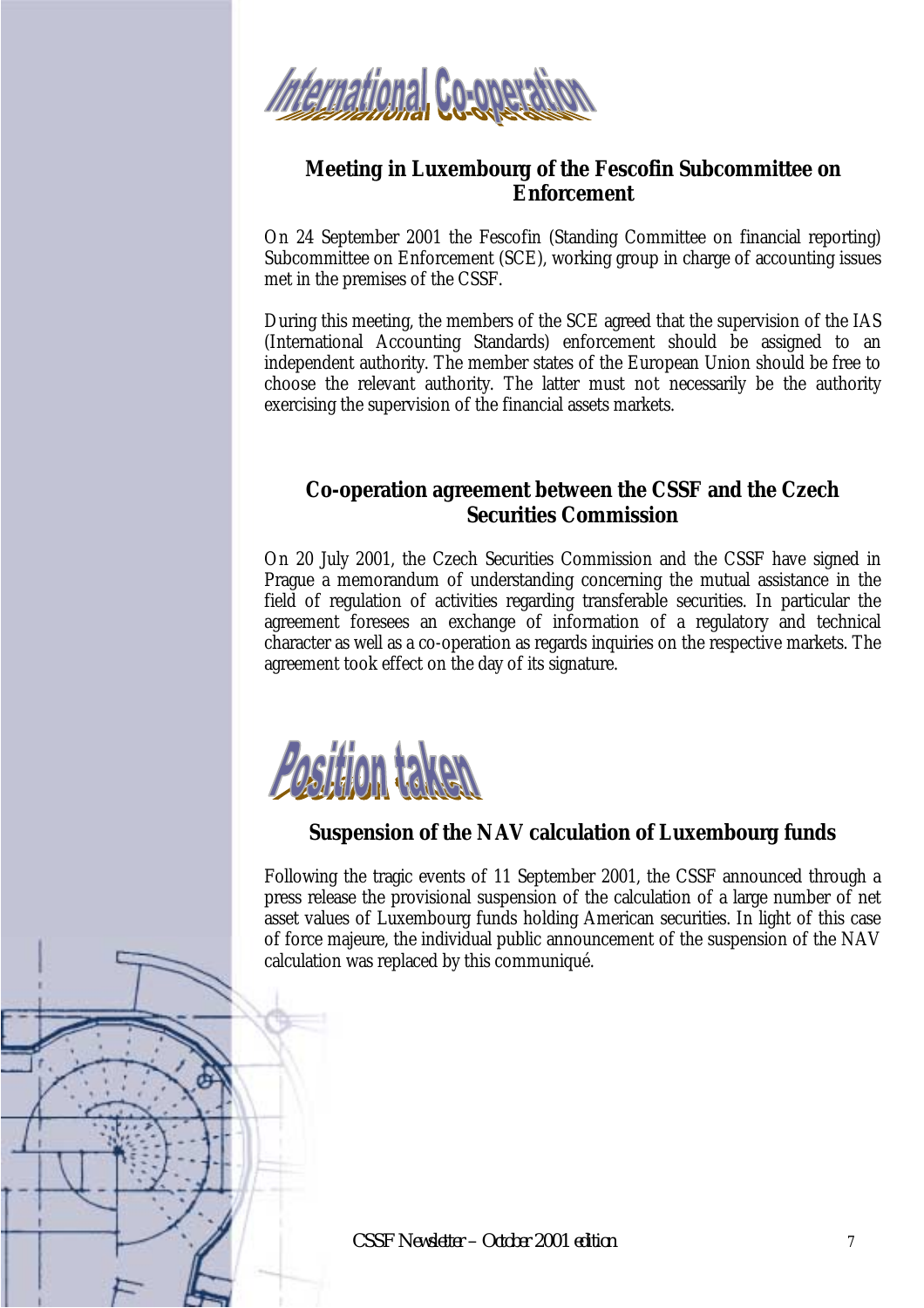

#### **LIST OF BANKS**

Withdrawal:

**Bank 2C**, on 21 September 2001.

Change of name:

HypoVereinsbank Luxembourg S.A. has become **HVB Banque Luxembourg S. A.** on 1 October 2001

#### **LIST OF THE PROFESSIONALS OF THE FINANCIAL SECTOR (PFS)**

New establishments:

**LISSA–Luxembourg Information Systems S.A.** Financial advisor; broker; commission agent Ministerial authorisation of 6 September 2001

**Finsev S.A.** Domiciliation agent of companies Ministerial authorisation of 10 September 2001

Change of status:

**Timing Consult S.A.** Status as financial advisor extended to private portfolio manager

#### **LIST OF UNDERTAKINGS FOR COLLECTIVE INVESTMENT (UCI)**

Registrations on and withdrawals from the official list of the Luxembourg undertakings for collective investment which fall under the law of 30 March 1988 and the official list of undertakings for collective investment which fall under the law of 19 July 1991, during the **month of August** 2001:

#### **Registrations:**

• SPP PLATIN; 6C, route de Trèves; L-2633 Senningerberg

• ACTIVEST LUX EUROPEWINNER CONTROL 10/2007; 4, rue Alphonse Weicker; L-2721 Luxembourg-Kirchberg

• FC BAYERN MÜNCHEN FONDS; 43, avenue J-F Kennedy; L-1855 Luxembourg-Kirchberg

• N-FONDS NR.3 STRATEGIE HNLUX; 4, rue Alphonse Weicker; L-2721 Luxembourg-Kirchberg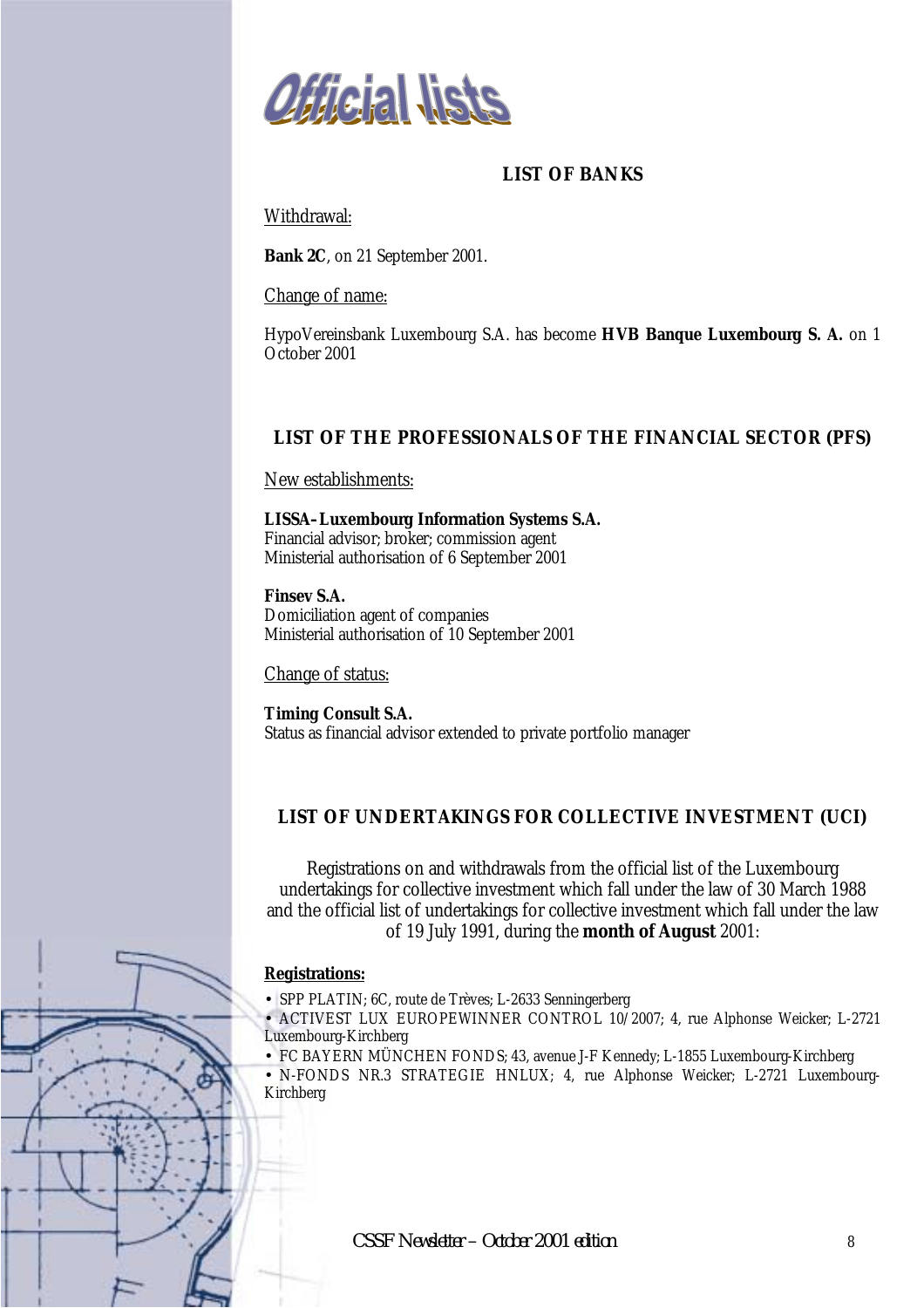- BERENBERG FUND-OF-FUNDS II; 4, rue Thomas Edison; L-1445 Luxembourg-Strassen
- H & A LUX VCH; 21, avenue de la Liberté; L-1931 Luxembourg
- SPECIALTY FUNDS; 1A, Parc d'activité Syrdall; L-5365 Munsbach

• ACTIVEST LUX-AKTIEN-AUSTRALIEN; 4, rue Alphonse Weicker; L-2721 Luxembourg-Kirchberg

- BPA INTERNATIONAL SELECTION FUND; 11, rue Aldringen; L-1118 Luxembourg
- BBL RENTA FUND II; 52, route d'Esch; L-1470 Luxembourg
- AAM GROWTH FUND PLUS; 4, boulevard Royal; L-2449 Luxembourg
- INDEX-AKTIV UMBRELLA FONDS; 1C, Parc d'activité Syrdall; L-5365 Munsbach
- CONSULTING GROUP GLOBAL CAPITAL MARKETS FUNDS (LUXEMBOURG); 10a, boulevard Royal; L-2449 Luxembourg
- DA MULTIWERT FUND; 14, boulevard Royal; L-2449 Luxembourg

• CREDIT SUISSE ALTERNATIVE STATEGIES TRUST (LUX); 5, rue Jean Monnet; L-2180 Luxembourg-Kirchberg

- DEXIA WORLD ALTERNATIVE; 69, route d'Esch; L-1470 Luxembourg
- PARADE FONDS; 14, boulevard Royal; L-2449 Luxembourg
- AQUILEIA FUND OF FUNDS; 4, boulevard Royal; L-2449 Luxembourg
- HPM INVEST SICAV; 4, rue Thomas Edison; L-1445 Luxembourg-Strassen
- EUROAKTIEN-KASKO 100; 14, rue Aldringen; L-1118 Luxembourg
- AUGUSTA-BANK CONCEPT: 4. rue Thomas Edison: L-1445 Luxembourg-Strassen
- LACUNA FCP; 4, rue Thomas Edison; L-1445 Luxembourg-Strassen
- CONSUS; 21, avenue de la Liberté; L-1931 Luxembourg
- DWS FLEXINVEST GARANT II; 2, boulevard Konrad Adenauer; L-1115 Luxembourg

• THE JUPITER GLOBAL ACTIVE FUND; 1a-1b, rue Thomas Edison; L-1445 Luxembourg-Strassen

#### **Withdrawals:**

- THORNTON PACIFIC INVESTMENT FUND; 11, rue Aldringen; L-1118 Luxembourg
- IMMO-ROYAL; 14, rue Aldringen; L-1118 Luxembourg
- SINOPIA EMERGING MARKETS FUND; 58, boulevard Grande-Duchesse Charlotte; L-1330 Luxembourg

• EASTERN EUROPE / CENTRAL ASIA INVESTMENT FUND; 1A, rue Höhenhof; L-1736 Senningerberg

- CENTRAL EUROPEAN YIELD FUND; 1A, rue Höhenhof; L-1736 Senningerberg
- VB-TOP 12 GARANTIE 8/2001; 4, rue Alphonse Weicker; L-2721 Luxembourg-Kirchberg
- J.P. MORGAN JAPANESE INVESTOR FUND; 6D, route de Trèves; L-2633 Senningerberg
- W.F.M. ASIEN FONDS; 4, boulevard Royal; L-2449 Luxembourg
- SECU-LUXRENT: 30, boulevard Grande-Duchesse Charlotte: L-1330 Luxembourg